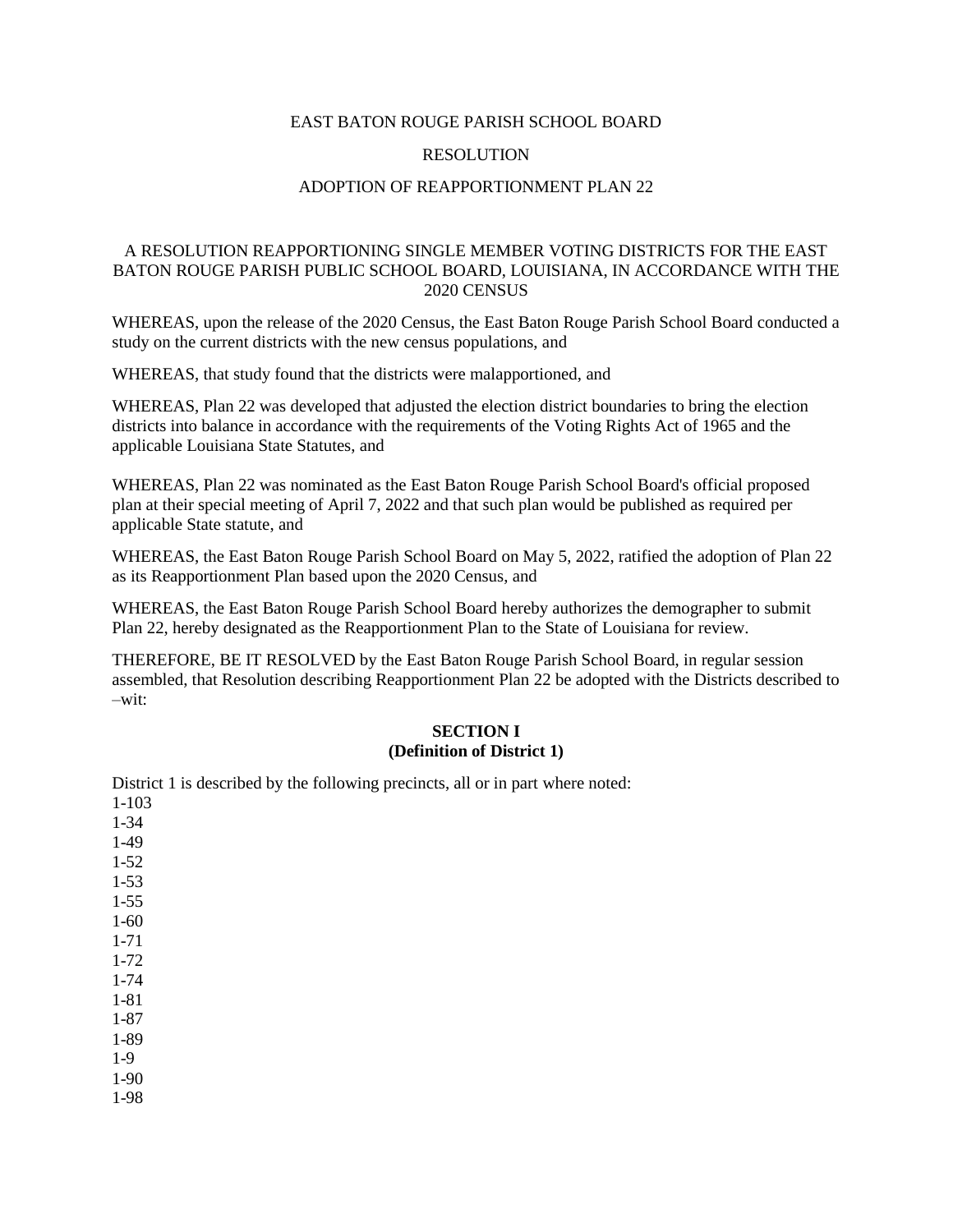### 3-10

3-21 (part): That part of Precinct 3-21 commencing at the Point of Beginning at the intersection of the centerlines of O'Neil Lane extension and Bristoe Ave., thence easterly on Bristoe Ave. to the intersection with the centerline of Hoyt Ave., thence southerly to the intersection with the centerline of Bonham Ave., thence westerly to the intersection with the centerline of Godfrey Dr. thence southerly to the intersection with the centerline of a drainage lateral, thence southerly, westerly, and southerly to the intersection with the centerline of S. Harrells Ferry Rd., thence westerly to the intersection with the centerline of O'Neil Lane Extension, thence northerly to the intersection with the centerline of Bristoe Ave. and the Point of Beginning.

3-28 (part): That part of Precinct 3-28 commencing at the Point of Beginning at the intersection with the centerlines of Old Hammond Hwy. and Elwick Dr., thence southerly on Elwick Dr. and an extension thereof to the intersection with the centerline of Interstate 12 East, thence easterly to the intersection with the centerline of Millerville Rd., thence northerly to the intersection with the centerline of Interstate 12 West, thence westerly to the intersection with the centerline of a drainage lateral, thence northerly, westerly, and northerly to the intersection with the centerline of S. Flannery Rd., thence northerly to the intersection with the centerline of Old Hammond Hwy. thence southwesterly to the intersection with the centerline of Elwick Dr. and the Point of Beginning.

## **SECTION II (Definition of District 2)**

District 2 is described by the following precincts, all or in part where noted

- 1-11
- 1-24
- 1-25 1-26
- 1-31
- 1-58
- 1-61
- 1-77
- 1-84
- 2-3 (That part of the boundary precinct that is within the boundaries of the East Baton Rouge Parish School System)
- 2-7 (That part of the boundary precinct that is within the boundaries of the East Baton Rouge Parish School System)
- 2-10 (That part of the boundary precinct that is within the boundaries of the East Baton Rouge Parish School System)
- 2-11

2-12

2-15 (That part of the boundary precinct that is within the boundaries of the East Baton Rouge Parish School System)

2-16

2-17 (That part of the boundary precinct that is within the boundaries of the East Baton Rouge Parish School System)

2-23

- 2-25 (That part of the boundary precinct that is within the boundaries of the East Baton Rouge Parish School System)
- 2-26 (That part of the boundary precinct that is within the boundaries of the East Baton Rouge Parish School System)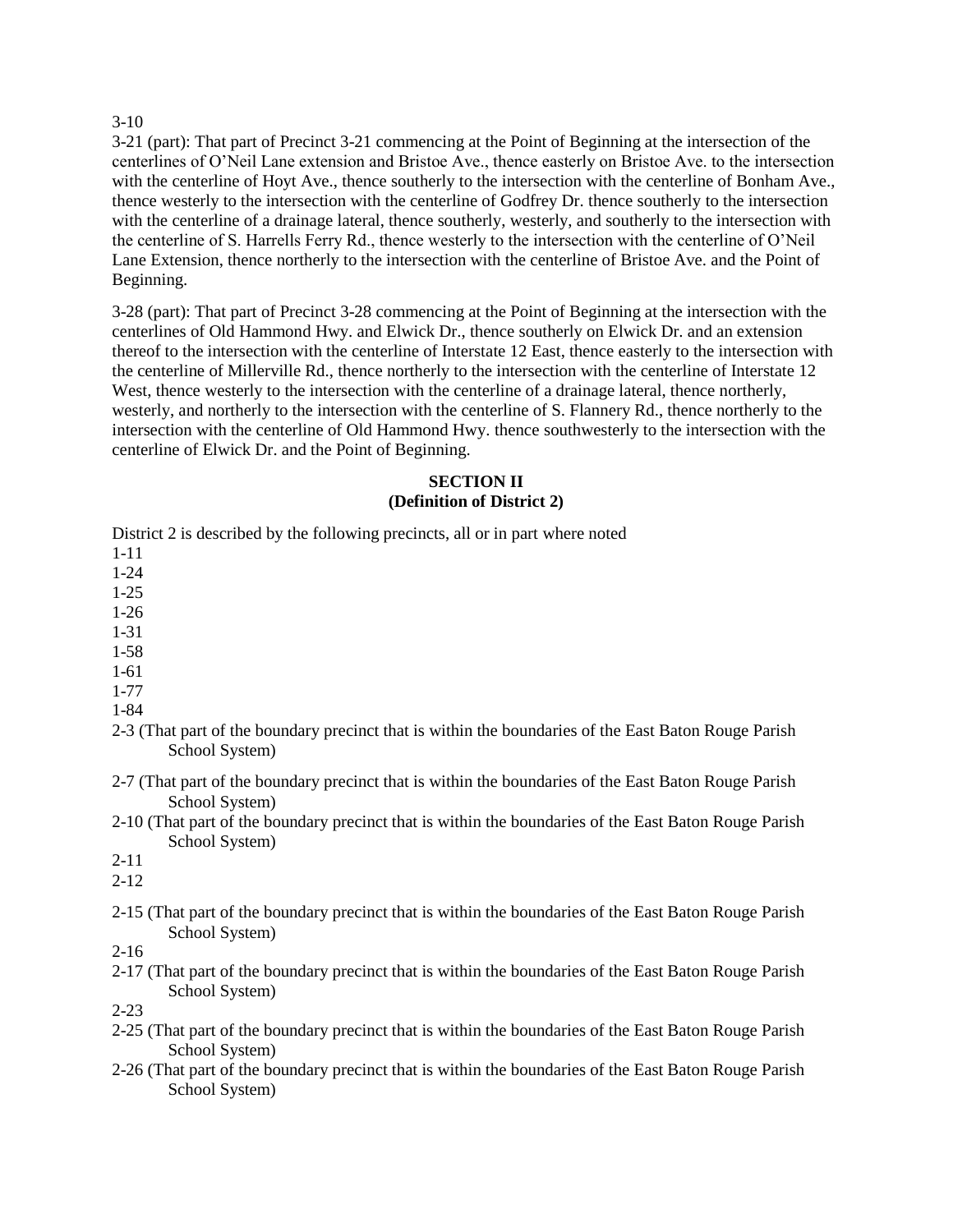- 2-27 (That part of the boundary precinct that is within the boundaries of the East Baton Rouge Parish School System)
- 2-28 (That part of the boundary precinct that is within the boundaries of the East Baton Rouge Parish School System)

## 2-30

#### 2-6

1-28 (part): That part of Precinct 1-28 commencing at the Point of Beginning at the intersection with the centerlines of Winbourne Ave. and Mission Dr., thence northerly on Mission Dr. to the intersection with the centerline of Wyandotte St., thence easterly to the intersection with the centerline of Beechwood Dr., thence northerly to the intersection with the centerline of Winnebago St., thence easterly to the intersection with the centerline of N. Foster Dr., thence northerly to the intersection with the centerline of Hurricane Creek, thence southeasterly and easterly to the intersection with the centerline of Elm Dr., thence southerly to the intersection with the centerline of Winbourne Ave., thence westerly to the intersection with the centerline of Mission Dr. and the Point of Beginning.

1-29 (part): That part of Precinct 1-29 commencing at the Point of Beginning at the intersection with the centerline of Yaun Dr. and Winbourne Ave., thence easterly to the intersection with the centerline of Mission Dr., thence northerly to the intersection with the centerline of Charles St., thence westerly to the intersection with the centerline of Yaun Dr., thence southerly to Winbourne and the Point of Beginning.

#### **SECTION III (Definition of District 3)**

| District 3 is described by the following precincts, all or in part where noted |  |
|--------------------------------------------------------------------------------|--|
| $1-1$                                                                          |  |
| $1 - 10$                                                                       |  |
| $1 - 100$                                                                      |  |
| $1 - 101$                                                                      |  |
| $1 - 13$                                                                       |  |
| $1 - 14$                                                                       |  |
| $1 - 15$                                                                       |  |
| $1 - 16$                                                                       |  |
| $1 - 17$                                                                       |  |
| $1 - 18$                                                                       |  |
| $1 - 19$                                                                       |  |
| $1 - 21$                                                                       |  |
| $1 - 22$                                                                       |  |
| $1 - 23$                                                                       |  |
| $1 - 27$                                                                       |  |
| $1-3$                                                                          |  |
| $1 - 38$                                                                       |  |
| $1-4$                                                                          |  |
| $1-6$                                                                          |  |
| $1 - 85$                                                                       |  |
| $1 - 86$                                                                       |  |
| 1-91                                                                           |  |
| 1-92                                                                           |  |
| 1-94                                                                           |  |
| $1-95$                                                                         |  |
| $2 - 22$                                                                       |  |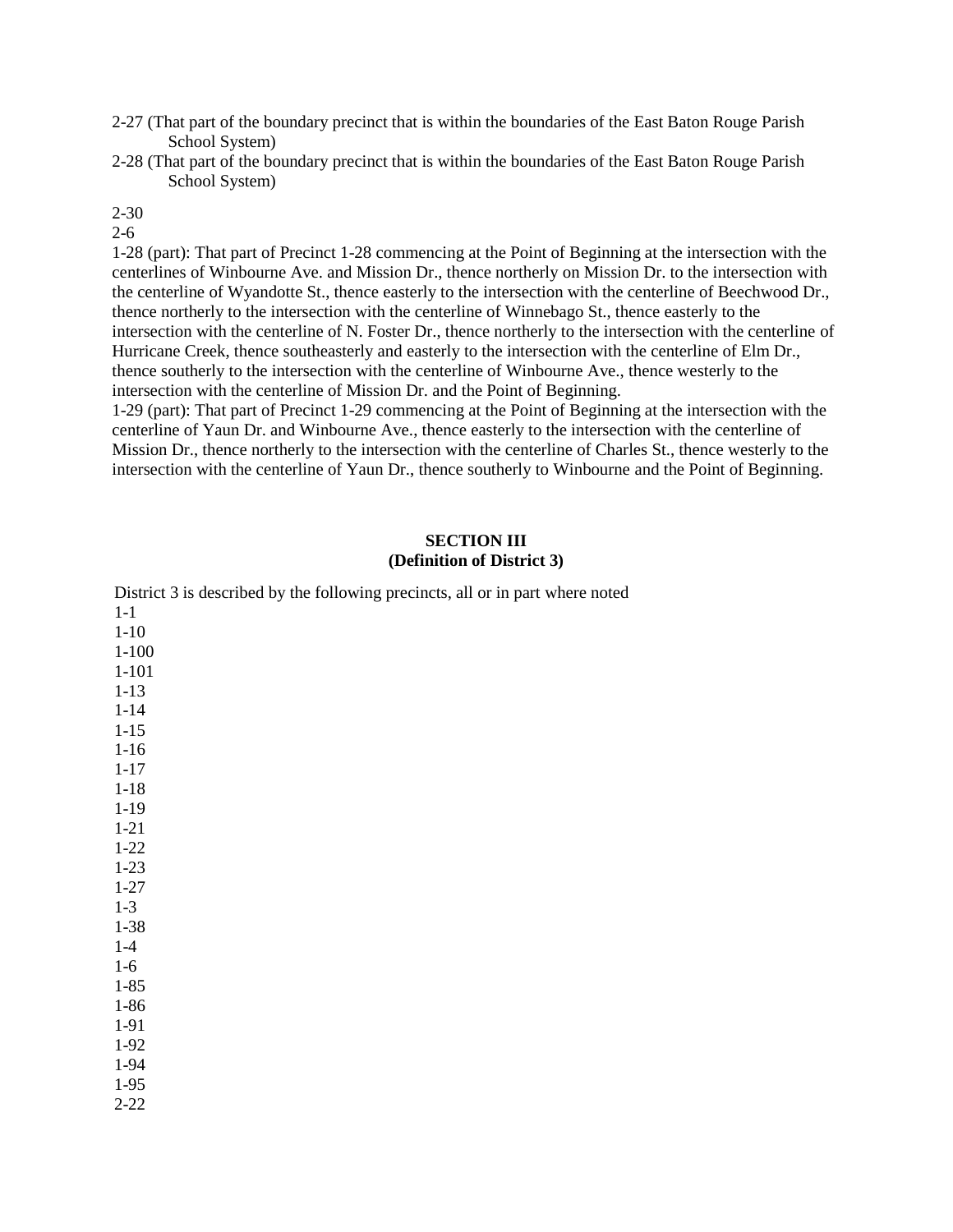1-28 (part): That part of Precinct 1-28 commencing at the Point of Beginning at the intersection of the centerlines of Winbourne Ave. and Mission Dr., thence southerly on Mission Dr. to the intersection with the centerline of Choctaw Dr., thence easterly to the intersection with the centerline of North Foster Dr., thence northerly to the intersection with the centerline of Frey St., thence easterly to the intersection with the centerline of Elm Dr., thence northerly to the intersection with the centerline of Winbourne Ave., thence westerly to the intersection with the centerline of Mission Dr. and the Point of Beginning. 1-29 (part): That part of Precinct 1-29 commencing at the Point of Beginning at the intersection with the centerline of Plank Rd., and Oswego St., thence easterly on Oswego St. to the intersection with the centerline of Delaware St., thence southerly to the intersection with the centerline of Winbourne Ave., thence easterly to the intersection with the centerline of Mission Dr., thence southerly to the intersection with the centerline of Choctaw Dr., thence westerly to the intersection with the centerline of North  $38<sup>th</sup>$ St. thence northerly to the intersection with the centerline of Winbourne Ave., thence westerly to the intersection with the centerline of Plank Rd., thence northerly to the intersection with the centerline of Oswego St. and the Point of Beginning.

- 2-13 (That part of the boundary precinct that is within the boundaries of the East Baton Rouge Parish School System)
- 2-24 (That part of the boundary precinct that is within the boundaries of the East Baton Rouge Parish School System)
- 2-5 (That part of the boundary precinct that is within the boundaries of the East Baton Rouge Parish School System)
- 2-9 (That part of the boundary precinct that is within the boundaries of the East Baton Rouge Parish School System)

## **SECTION IV (Definition of District 4)**

District 4 is described by the following precincts, all or in part where noted 1-20

1-50 1-54 1-62 1-70 1-78 1-82 1-83 1-88 1-93 1-97 2-1 3-12 3-24 3-32 3-54

3-72

3-8

3-28 (part): That part of Precinct 3-28 commencing at the Point of Beginning at the intersection with the centerlines of Old Hammond Hwy. and Millerville Rd., thence southerly on Millerville Rd. to the intersection with the centerline of Interstate 12 West, thence westerly to the intersection with the centerline of a drainage lateral, thence northerly, westerly, and northerly to the intersection with the centerline of S. Flannery Rd., thence northerly to the intersection with the centerline of Old Hammond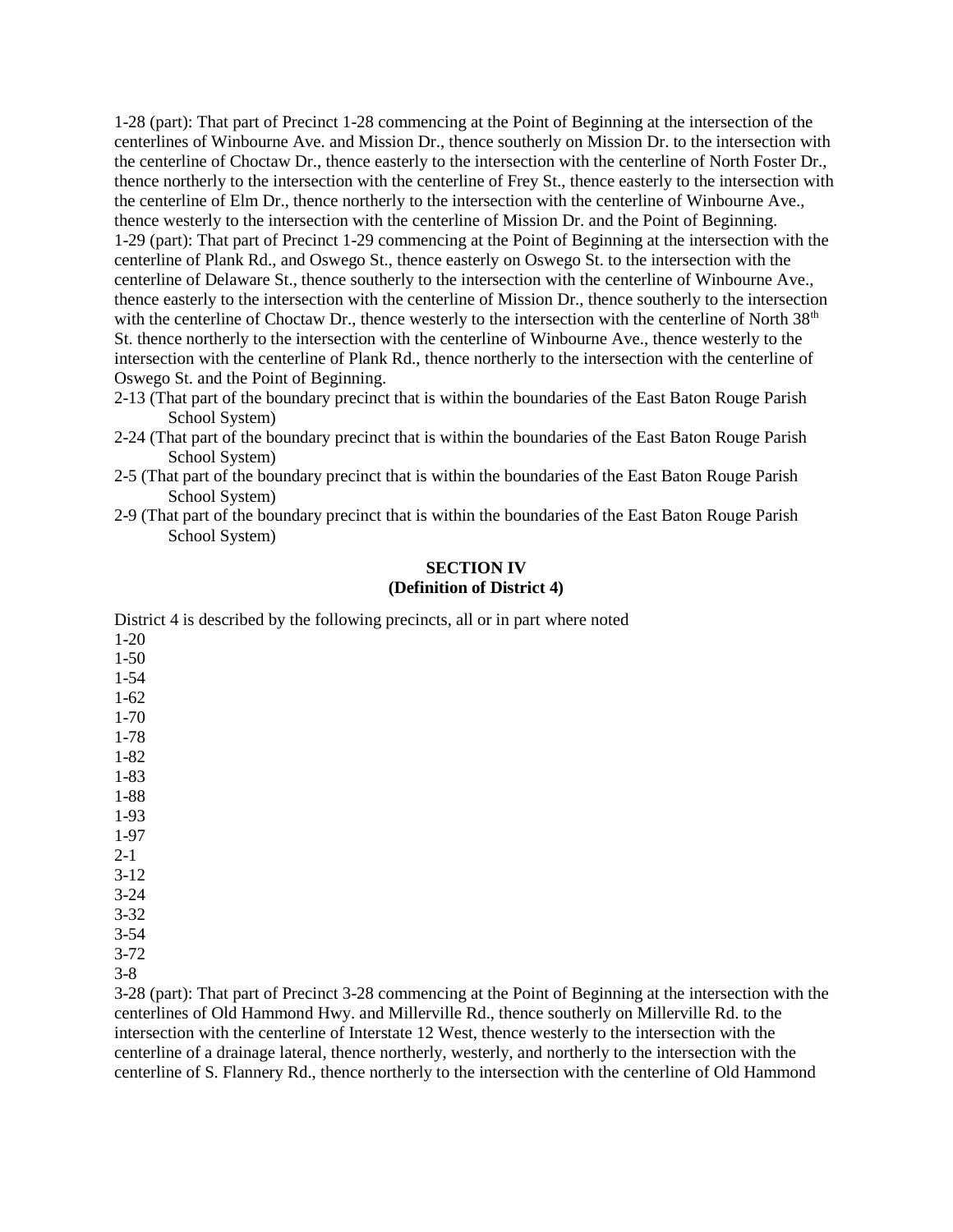Hwy. thence northeasterly to the intersection with the centerline of Millerville Rd. and the Point of Beginning.

# **SECTION V (Definition of District 5)**

| District 5 is described by the following precincts, all or in part where noted |
|--------------------------------------------------------------------------------|
| $1 - 102$                                                                      |
| $1 - 104$                                                                      |
| $1 - 2$                                                                        |
| $1-30$                                                                         |
| $1 - 32$                                                                       |
| $1 - 33$                                                                       |
| $1 - 35$                                                                       |
| $1-36$                                                                         |
| $1 - 37$                                                                       |
| $1-40$                                                                         |
| $1 - 44$                                                                       |
| $1-45$                                                                         |
| $1-46$                                                                         |
| $1 - 5$                                                                        |
| $1 - 51$                                                                       |
| $1 - 57$                                                                       |
| $1-63$                                                                         |
| $1 - 64$                                                                       |
| $1-67$                                                                         |
| $1-68$                                                                         |
| $1 - 7$                                                                        |
| $1-8$                                                                          |
| <b>SECTION VI</b>                                                              |

#### **(Definition of District 6)**

District 6 is described by the following precincts, all or in part: 3-15

3-16 3-22 3-3 3-33 3-34 3-38 3-41 3-43 3-45 3-47 3-53 3-59

3-66

3-67

3-7

3-71

3-21 (part): That part of Precinct 3-21 commencing at the Point of Beginning at the centerlines of Florida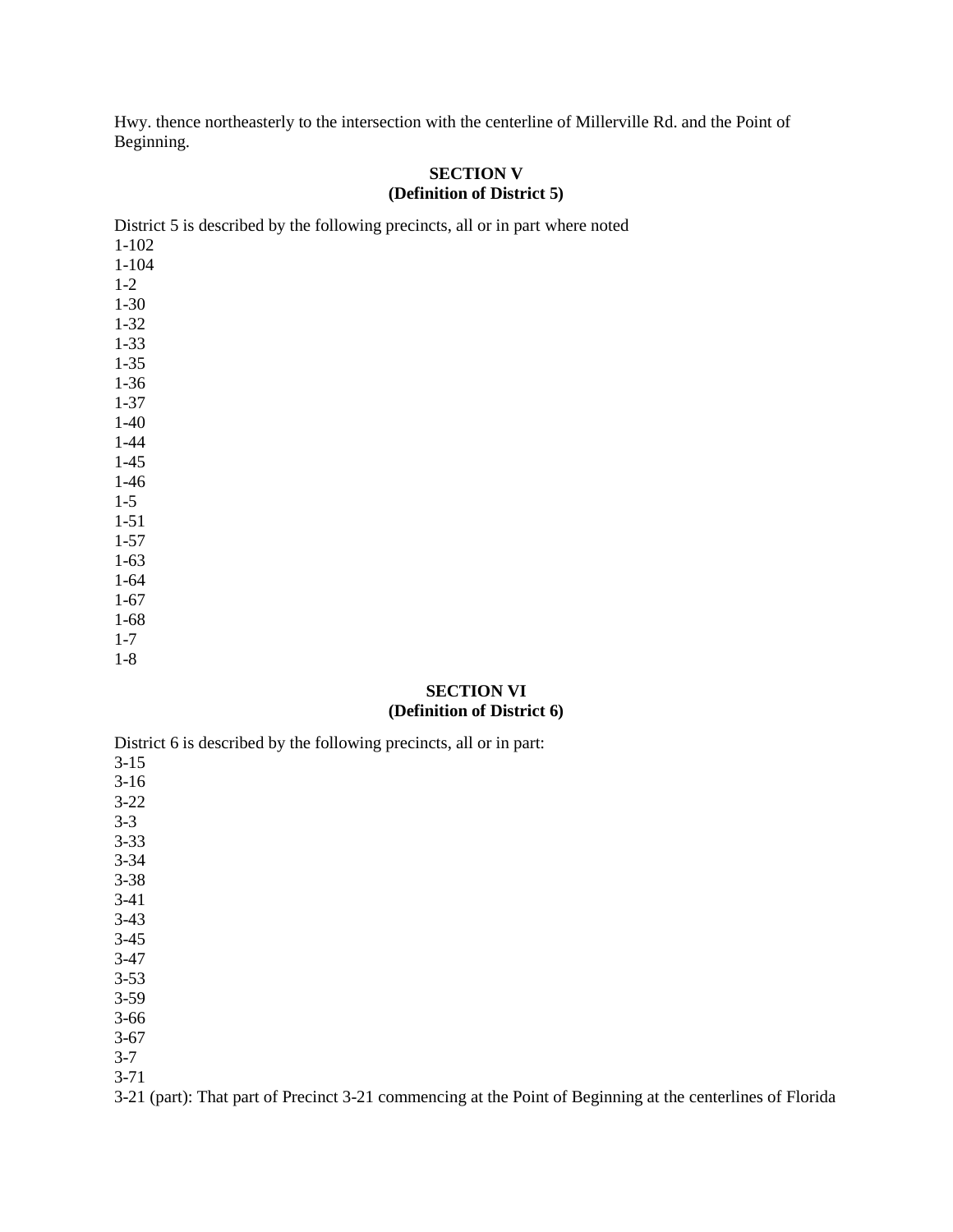Blvd. (U.S. Hwy. 190 W) and Old Hammond Hwy, thence southwesterly on Old Hammond Hwy. to the intersection of the centerline of O'Neil Lane, thence southerly to the intersection with the centerline of Bristoe Ave., thence easterly to the intersection with the centerline of Hoyt Ave., thence southerly to the intersection with the centerline of Bonham Ave., thence westerly to the intersection with the centerline of Godfrey Dr. thence southerly to the intersection with the centerline of a drainage lateral, thence southerly, westerly, and southerly to the intersection with the centerline of S. Harrells Ferry Rd., thence southeasterly to the intersection with the East Baton Rouge Parish boundary, thence northerly to the intersection with the centerline of Florida Blvd (W), thence northwesterly to the intersection with the centerline of Old Hammond Hwy. and the Point of Beginning.

## **SECTION VII (Definition of District 7)**

| District 7 is described by the following precincts, all or in part: |
|---------------------------------------------------------------------|
| $1-39$                                                              |
| $1 - 41$                                                            |
| $1-42$                                                              |
| $1-43$                                                              |
| $1-47$                                                              |
| $1 - 48$                                                            |
| $1-56$                                                              |
| $1-59$                                                              |
| $1-69$                                                              |
| $1-76$                                                              |
| $3 - 20$                                                            |
| $3 - 5$                                                             |
| $3 - 50$                                                            |
| $3 - 57$                                                            |
| $3 - 69$                                                            |
|                                                                     |

#### **SECTION VIII (Definition of District 8)**

District 8 is described by the following precincts, all or in part: 1-107 1-12 1-66 1-73 1-75 3-17 3-23 3-36 3-4

- 3-40 3-44 3-49 3-51
- 3-52
- 3-55
- 3-56
- 3-63
- 3-64